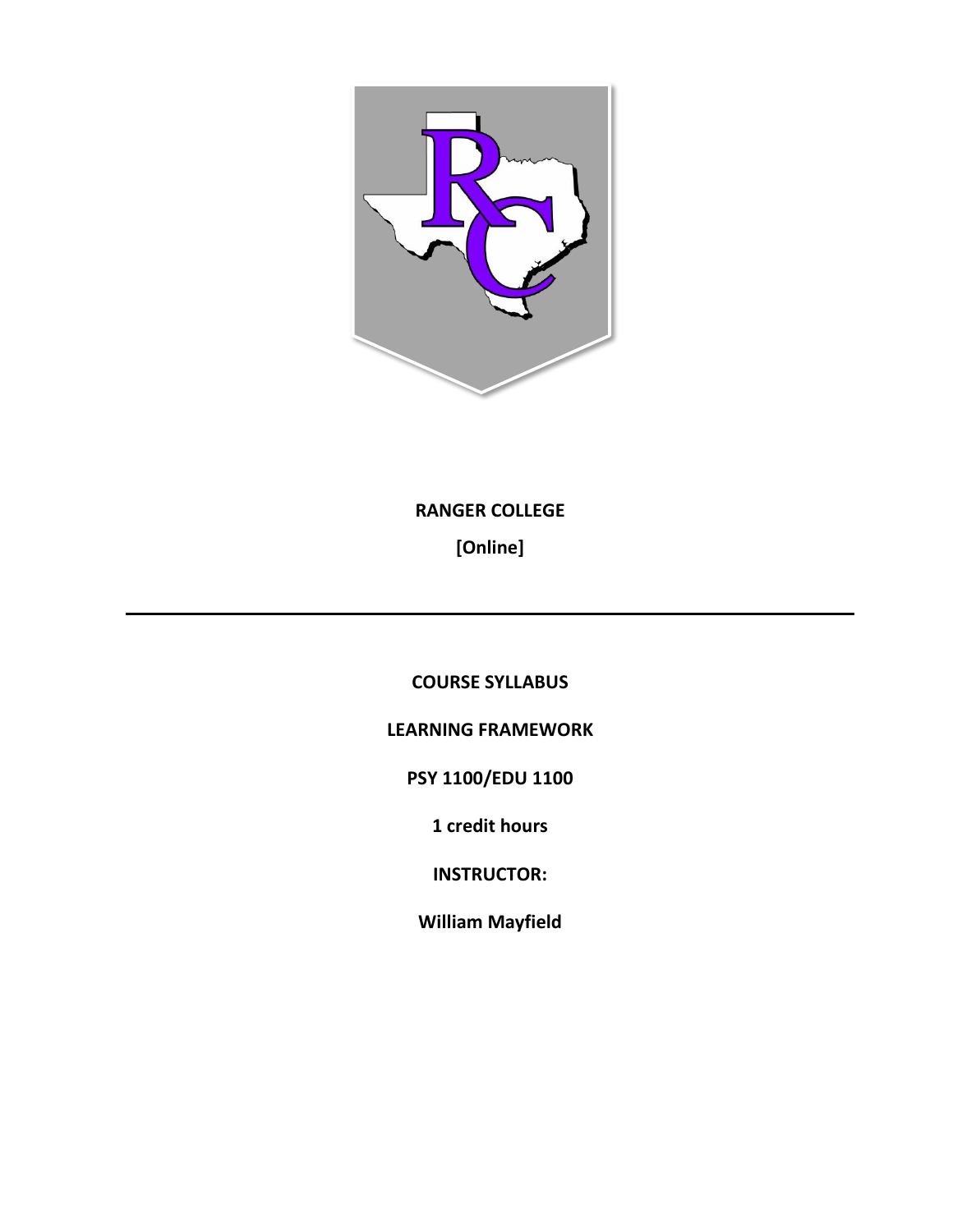**INSTRUCTOR: William Mayfield EMAIL: Wmayfield@rangercollege.edu OFFICE: Online PHONE: 254-592-6913 HOURS: M-F, 8am – 10pm**

# **I. Texas Core Curriculum Statement of Purpose**

Through the Texas Core Curriculum, students will gain a foundation of knowledge of human cultures and the physical and natural world, develop principles of personal and social responsibility for living in a diverse world, and advance intellectual and practical skills that are essential for all learning.

### **II. Course Description**

A study of the 1) research and theory in the psychology of learning, cognition, and motivation, 2) factors that impact learning, and 3) application of learning strategies. Theoretical models of strategic learning, cognition, and motivation serve as the conceptual basis for the introduction of college-level student academic strategies. Students use assessment instruments (e.g., learning inventories) to help them identify their own strengths and weaknesses as strategic learners. Students are ultimately expected to integrate and apply the learning skills discussed across their own academic programs and become effective and efficient learners. Students developing these skills should be able to continually draw from the theoretical models they have learned.

### **III. Required Background or Prerequisite**

There are no prerequisites required for the course, but taking the course first semester is required.

### **IV. Required Textbook and Course Materials**

All materials are included in Blackboard. There is no textbook needed.

### **V. Course Purpose**

This course has been designed to give you a roadmap and tools for overall success in college.

Course topics covered include orientation to Ranger College, learning styles, reading strategies, goal setting, effective time management, note-taking strategies, your personal interests, future direction, test-taking strategies, collaboration, research, building a community, and more.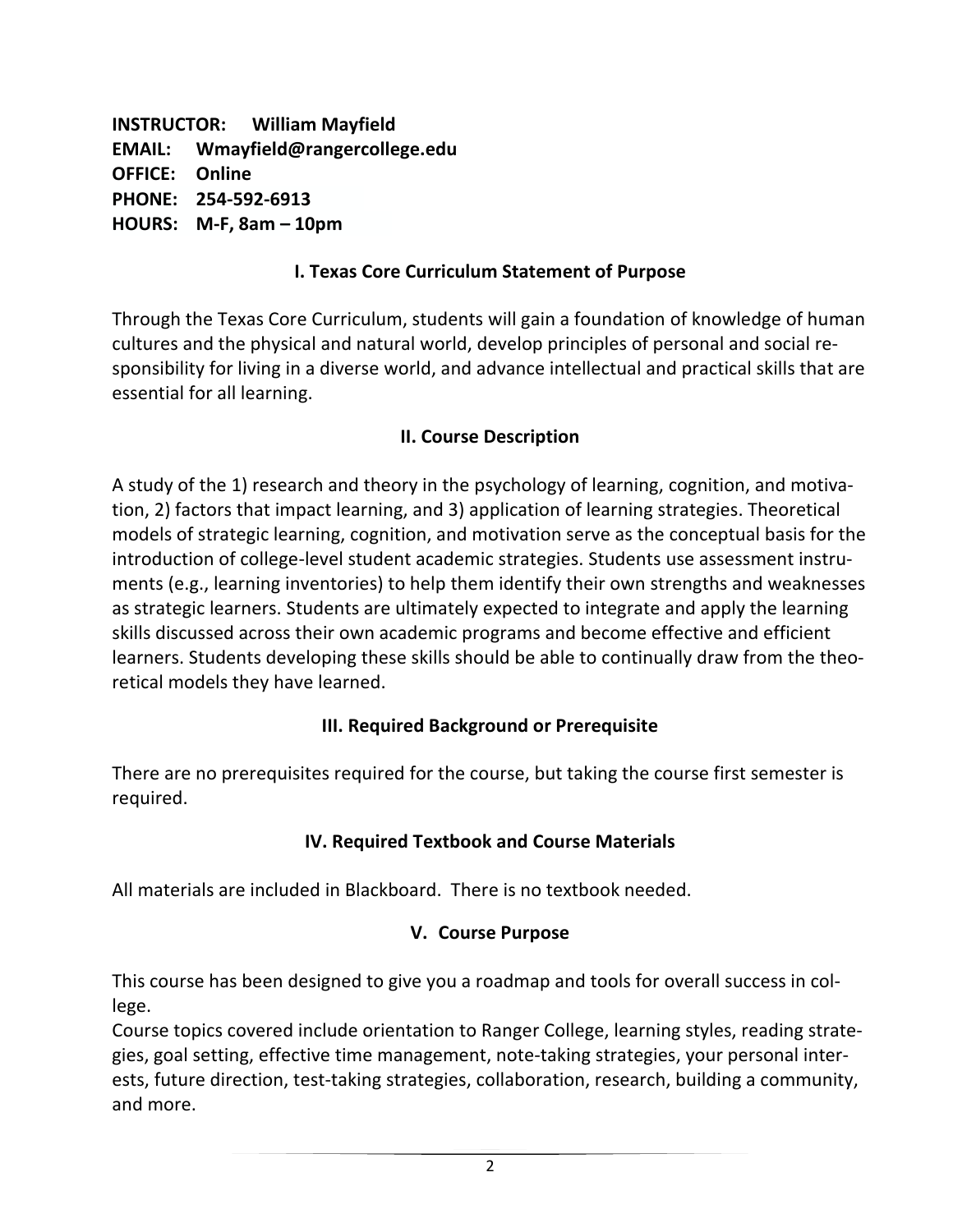# **VI. Learning Outcomes**

By the end of this semester, through class lectures, videos, discussions, in-class activities, and a variety of written and other assignments, you will increase your written and oral communication skills, critical thinking abilities, and toolbox of study strategies.

# **VII. Core Objectives**

This course meets the following of the six Core Objectives established by Texas:

- X **Critical Thinking Skills (CT) –** Creative thinking, innovation, inquiry, and analysis; evaluation and synthesis of information
- X **Communication Skills (COM) –** effective development, interpretation and expression of ideas through written, oral, and visual communication
- ☐ **Empirical and Quantitative Skills (EQS) –** The manipulation and analysis of numerical data or observable facts resulting in informed conclusions
- X **Teamwork (TW) –** The ability to consider different points of view and to work effectively with others to support a shared purpose or goal
- ☐ **Social Responsibility (SR) –** Intercultural competence, knowledge of civic responsibility, and the ability to engage effectively in regional, national, and global communities
- X **Personal Responsibility (PR) –** The ability to connect choices, actions, and consequences to ethical decision-making

# **VIII. Methods of Instruction**

Learning Frameworks is a hybrid course housed on Blackboard. It includes lectures, assigned readings, discussions, group projects, videos, and journal entries.

# **IX. Methods of Assessment**

Each of these assessments addresses one or more of the Core Objectives: Critical Thinking Skills (CT), Communication Skills (COM), Teamwork (TW), Personal Responsibility (PR). (CT) Students will write multiple online journal and discussion threads and participate in writingrelated activities prescribed by the instructor. These threads are evaluated by the ability to evidence logical and critical thinking skills for assigned topics and further use basic information processing functions to submit such tasks. Students will demonstrate critical thinking skills by exploring diverse topics including: educational objectives for academic success,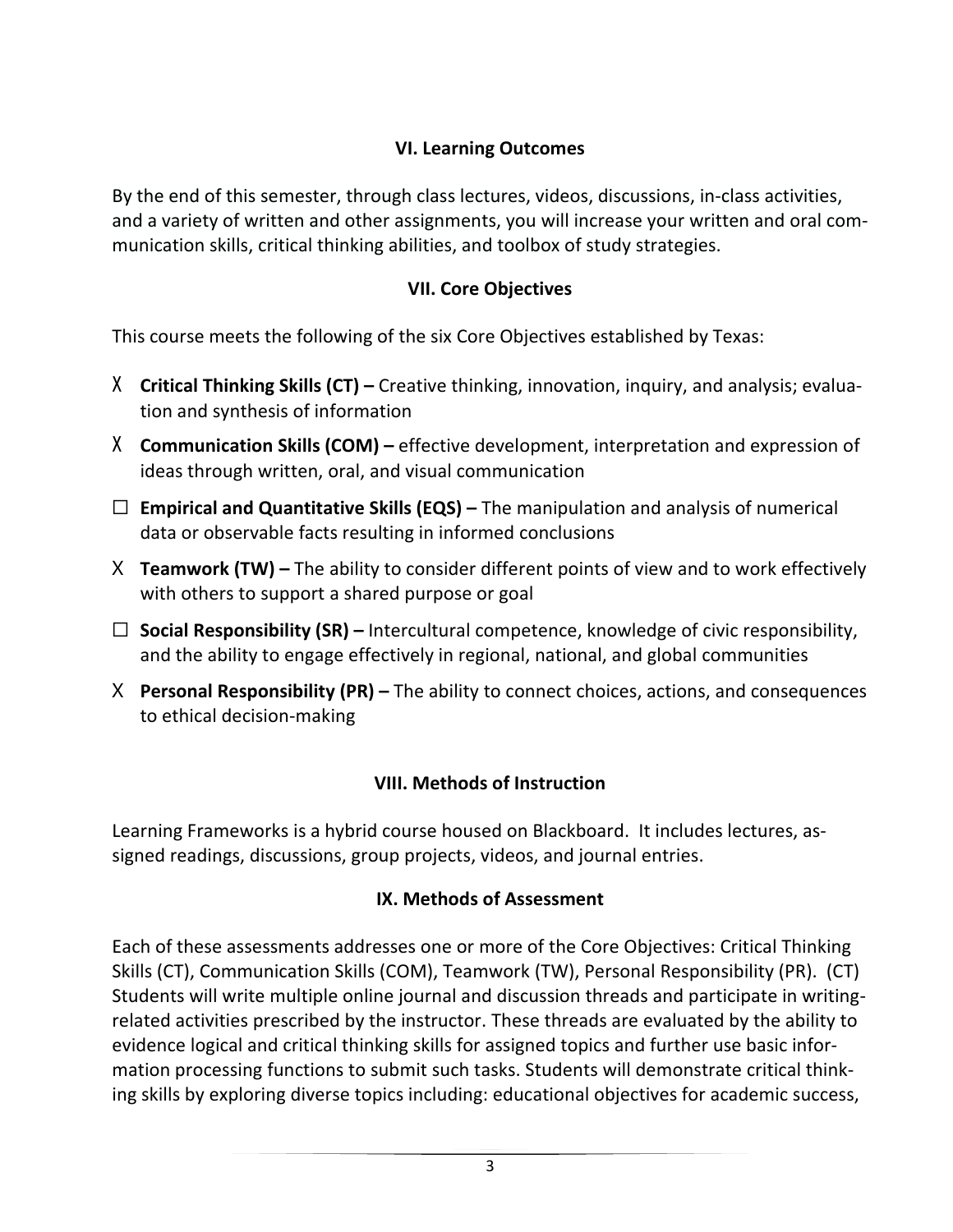study skills, motivation, goal setting, and educational planning for the future. (COM) Students develop, interpret and express ideas in journal entries, discussion posts, in pairs, in groups, in electronic feedback in class, and in class presentations. (TW) Students work cohesively as a team doing academic research, preparing an annotated bibliography, and developing good communication (presentation) skills. They also give and receive feedback to other student presenters about their presentations. Students work effectively with their groups to present their research over various topics regarding student success in college. (PR) Students complete a career project which draws on all the activities and resources they have completed in class—visiting the Career Center, talking with academic advisors and career counselors, thinking about the impact they want to make on the world, and life goals. Students take an interest inventory, research a career field, analyze data about that field, and develop an action plan for achieving their goal.

Grading scale:  $A = 90-100\%$  B = 80-89 C = 70-79 D = 60-69 F = Below 60

**Attendance 5% Journal Entries/Homework /Assignments 30% Action Plan 20% Project 20% Final Exam 25%**

# **X. Course/Classroom Policies**

# **Attendance and Class Participation**

The absence policy of Ranger College will be followed. Open-ended, active discussion of course concepts is encouraged. Such discussion fosters an application of course material to personal experiences and exposure to others' viewpoints. Students must be in class to participate and receive participation points. Every student has his/ her own life that is full of commitments. However, due to the limited amount of time that we have, you are expected to attend all class periods. If a student must be absent from an exam, he/she must notify the instructor at least one day prior to the exam. The instructor assigns the alternative date for the make- up exam. THE STUDENT WILL RECEIVE A GRADE OF "0" FOR THE MISSED EXAM IF THE ABOVE GUIDELINES ARE NOT FOLLOWED. If a student has a planned absence on the due date of an item listed in this syllabus (quiz, project, paper, test, report etc.), he/she must still submit the work on Blackboard. If the student does not submit the work, a zero is earned. Students are permitted one absence for this class. After 2 absences, he/she will be required to submit a 3 page paper for each chapter discussed in class or covered in assigned readings. After the equivalent of 3 weeks missed, you will be asked to drop the class.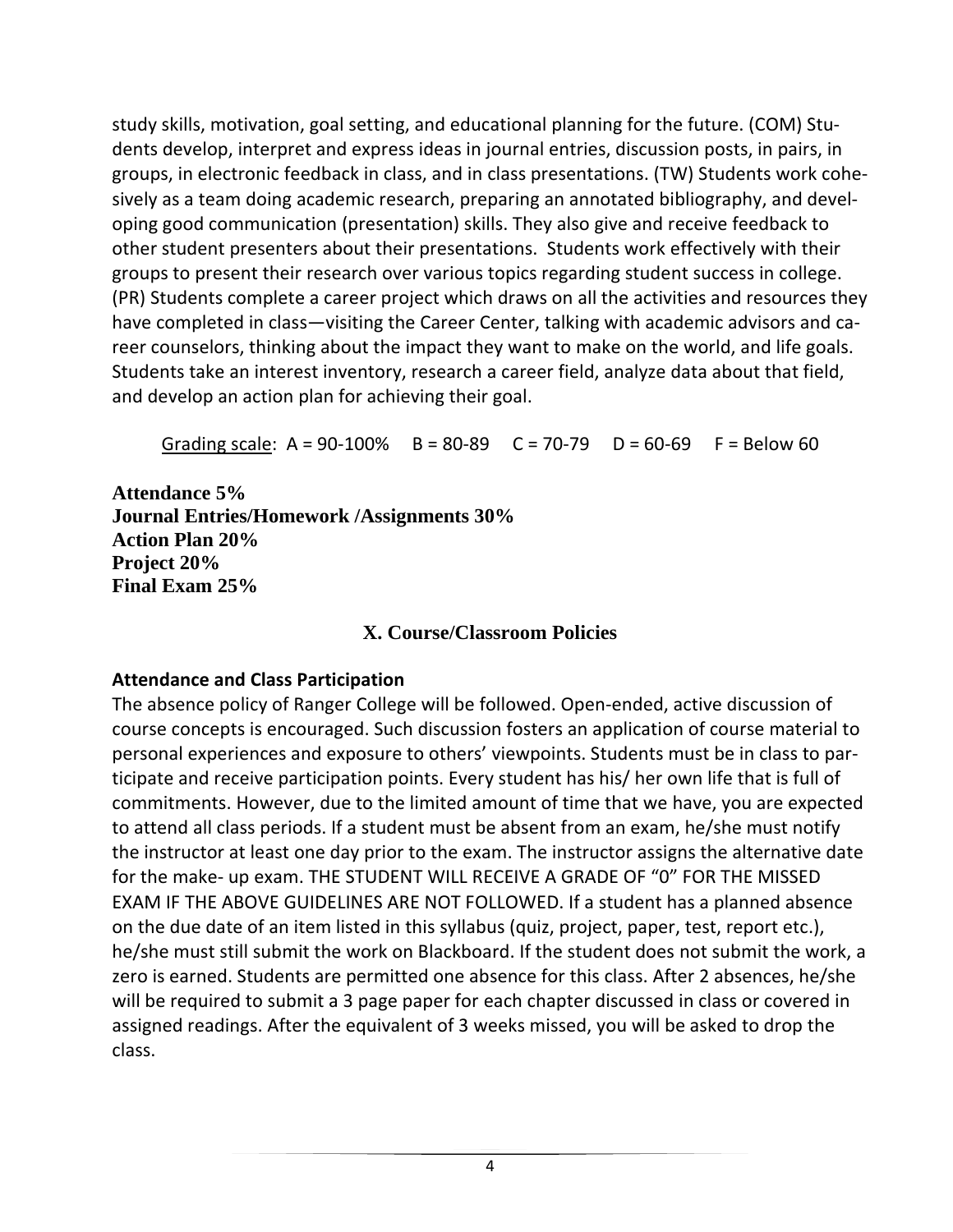Late work OR make up work will not be accepted. ALL work is retrieved and submitted via BLACKBOARD. If a student does not have access to Blackboard, he/she needs to gain access before the second day of class. To access Blackboard instructions, go to http:// www.rangercollege.edu and click Blackboard OR go straight to rangercollege.blackboard.com. Our course will be listed.

# **Early Alert Reporting (EAR)**

Early Alert Reporting is a college-wide effort designed to support student learning by identifying and warning students who may be in danger of failing one or more courses. Faculty will identify students in their classes who may be in danger of failing as well as the reason for their concerns. Faculty will use Early Alert Attendance to track student attendance for each class meeting. Faculty will also submit EAR Grade Track reports on student grades, retention reports, and report final grades. Students have access to this data through Campus Connect. Simply go to http://www.rangercollege.edu, click Campus Connect, then Campus Connect for Students. Enter your student ID. Your pin is your 8 digit birthdate. Use numbers only. By week six of the semester, I will notify the Retention Coordinator if you have struggled with excessive absences, incomplete work, or difficulty with the course content. This warning is not an official grade, yet it indicates concerns about your progress that need to be addressed immediately. If you are contacted about an Early Alert Report, please respond to the Retention Coordinator and respective campus personnel to discuss action strategies and resources for academic improvement and, ultimately, success.

### **Electronic Devices in Classrooms**

The classroom is a learning laboratory, which must be free from interruption or interference. As a result, all electronic devices capable of generating noise such as cellular phones, pagers, palm pilots, beepers, watches, etc., are considered a distraction to the learning process and will be turned off prior to entering the classroom. Such devices will also be kept out of sight and not accessed during the class period. Students will not interact with these devices at any time during classroom instruction. A student who chooses to use an electronic device will be dismissed from class until he/ she can return without the device turned on. The student will be responsible to make up what was missed in class on his/her own time. A student who has an unauthorized electronic device activated during an examination period will not be permitted to continue the examination, will be asked to leave the classroom, and will be denied the opportunity to complete or re-take the examination. Due to the circumstance, the instructor may question the validity of any portion of the examination completed prior to the violation and may elect not to grade the examination. In such a situation, the student will not receive credit for the examination and will not be permitted to make up the missed examination. Finally, PLEASE BE ON TIME--it is very distracting when students arrive late, and it will be hard for you to follow the lecture if you miss the opening minutes.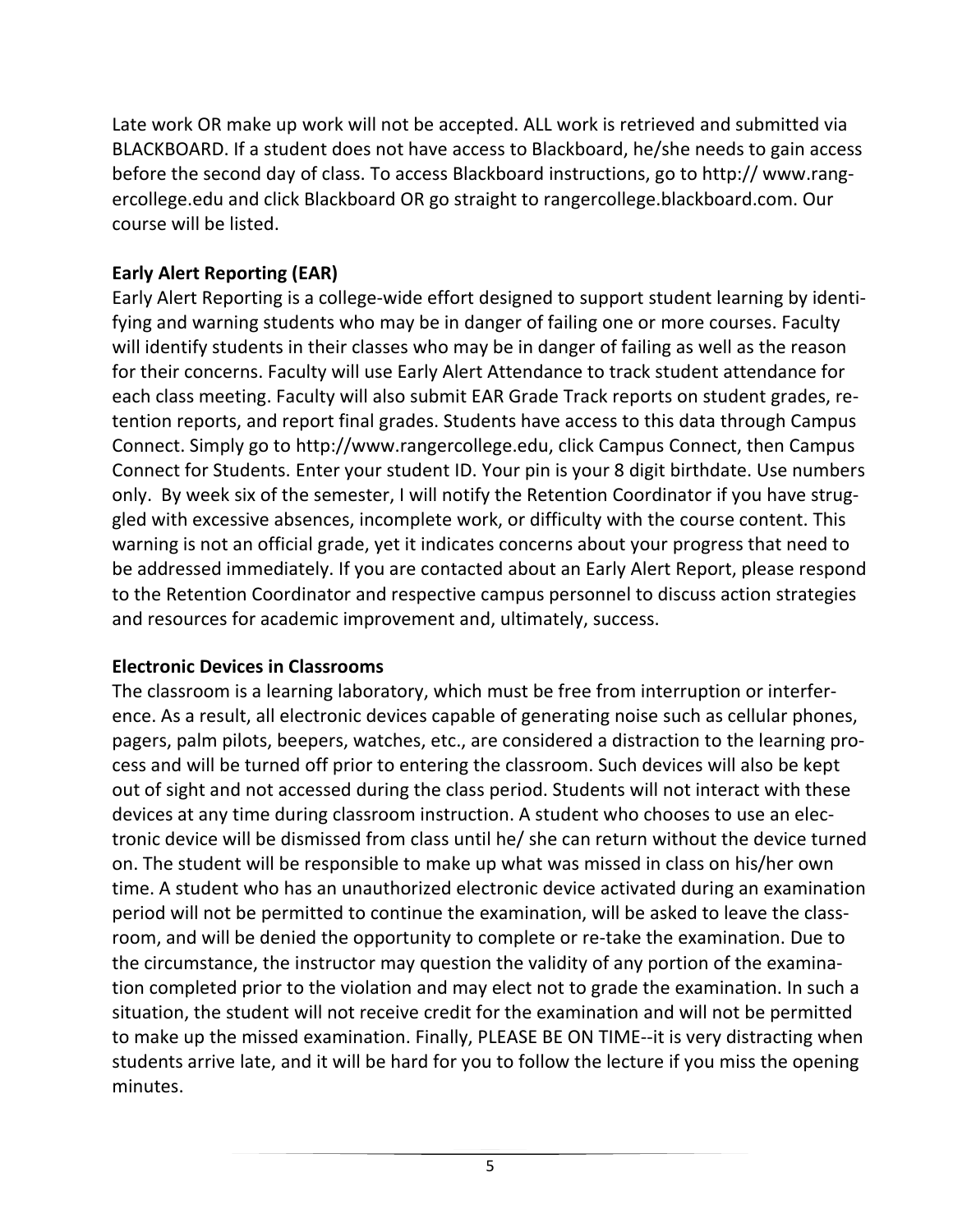# **Academic Dishonesty**

"Academic dishonesty" includes, but is not limited to, cheating, plagiarism, collusion, falsifying academic records, misrepresenting facts and any other act designed to give unfair academic advantage to the student.

A. Cheating on academic work includes:

1. Copying another student's test paper in academic work;

2. During a test, using materials that are not authorized by the test administrator;

3. Failing to comply with instructions given by the person administering the test;

4. Possession during a test of materials that are not authorized by the person giving the test, such as class notes, specifically designed "crib" notes, and/or the utilization of electronic devices to deliver and/or receive answers. The presence of textbooks constitutes a violation only if they have been specifically prohibited by the person administering the test. 5. Using, buying, selling, stealing, transporting, or soliciting the contents of an un- administered test, test key, homework, solution, or computer program.

6. Collaborating with, seeking aid or receiving assistance from, another student or individual during a test or in conjunction with other assignments without authority.

7. Discussing the contents of an examination with another student who will take the examination.

8. Divulging the contents of the examination for the purpose of preserving questions for use by another when the instructor has designated that the examination is not to be removed from the examination room or not to be returned to or kept by the student.

9. Substituting for another person, or permitting another person to substitute for oneself to take a course, a test or any course-related assignment.

10. Having another person obtain an un-administered test, test key, homework solution or computer program, or information about an un-administered test, test key, homework solution, or computer program.

11. Falsifying research date, laboratory reports, class observations, verification forms, and/or other academic work offered for credit.

12. Taking, keeping, misplacing or damaging the property of the college, or of another, if the student knows or reasonably should know that an unfair academic advantage would be gained by such conduct.

13. Possession at any time of current or previous test materials without the instructor's permission.

B. "Plagiarism" includes, but is not limited to, the appropriation of buying, receiving as a gift, or obtaining by any means, material that is attributable in whole, or in part, to another source, including words, ideas, illustrations, structure, computer code, other expression and media, and to present the material as one's own for academic advantage is strictly prohibited.